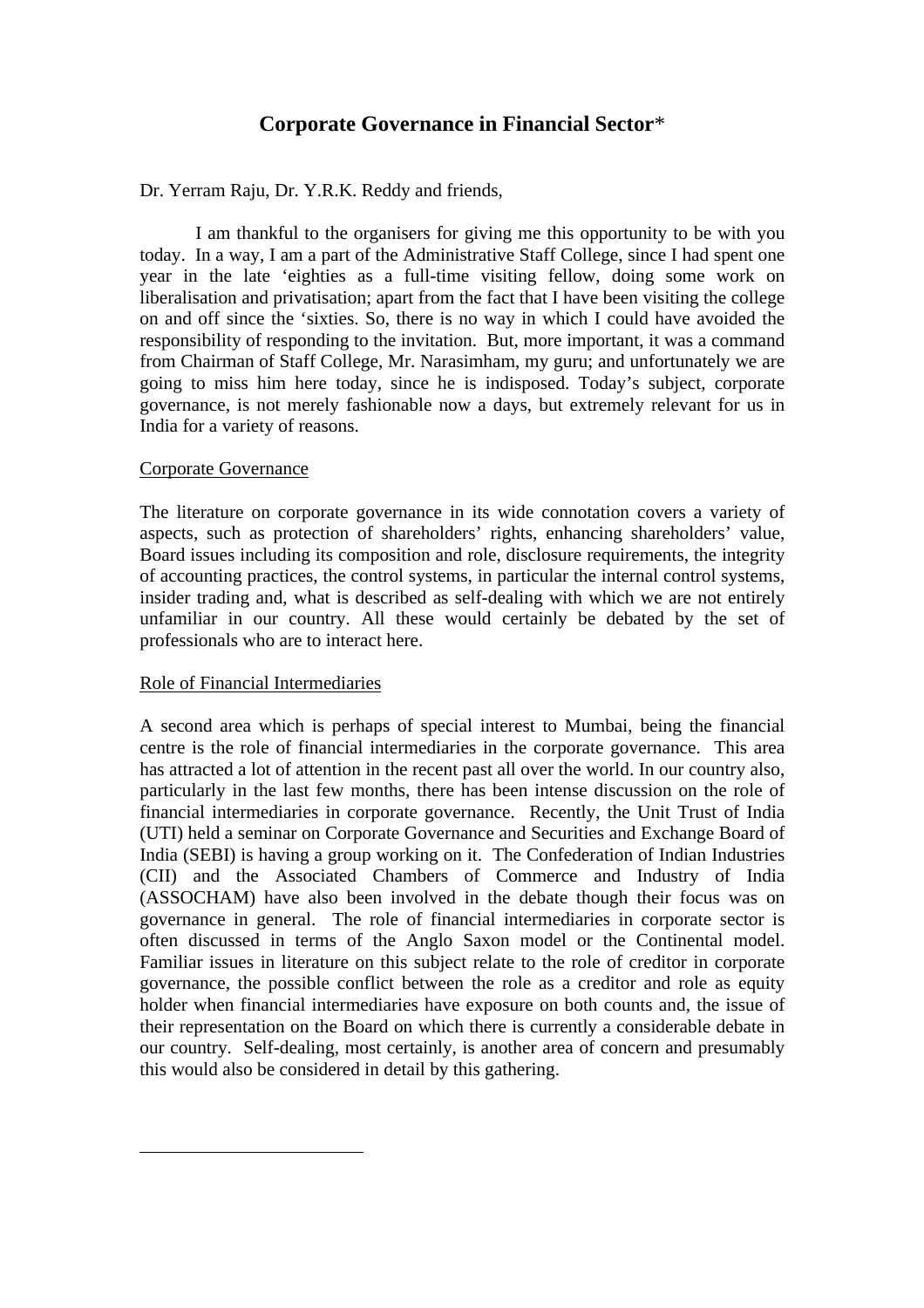## Corporate Governance in Financial Sector

A third and an area of particular relevance to the Reserve Bank of India (RBI) relates to corporate governance in the financial sector. Today, therefore, the major focus of this presentation would relate to corporate governance in the financial sector itself.

It is possible to broadly identify different sets of players in the corporate governance system. For convenience they can be identified as law which is the legal system; regulators; the Board of Directors and Executive Directors on the Board; financial intermediaries; markets; and self regulatory organisations. There is a dynamic balance among them that determines the prevailing corporate governance system, and the balance varies from country to country. In some countries, selfregulatory organisations are well established and in others, as you are aware, the financial intermediaries play a greater part. These balances vary from country to country and, vary depending upon the stage of institutional development and the historical context. Since financial intermediaries are important players in corporate governance in India, special focus on the corporate governance in the financial sector itself becomes critical.

Secondly, the RBI, as regulator relevant to financial sector, has responsibility on the nature of corporate governance in the financial sector. Therefore, we, in the RBI, have to see how corporate governance is evolving, particularly in the context of the financial sector reforms that are being undertaken.

Third, banks are special and to the extent banks have systemic implications, corporate governance in the banks is of critical importance to the RBI.

Fourth, which is not peculiar, but certainly one of the important features of the Indian system, is the dominance of the Government or the public sector ownership in financial sector, whether it is the banking system or development financial institutions. In a way, Government, as a sole or significant owner of commercial, competitive, corporate entities in the financial sector would also set the standards for corporate governance in private sector.

Fifth, relates to the reform process initiated since 1991-92. In the pre-reform period, most decisions were externally, i.e., external to the financial intermediary determined including interest rates to be paid or charged and whom to lend. But recently, there has been a movement away from micro regulation by the RBI. There is thus, a shift from external regulation to the internal systems and therefore, the quality of the corporate governance within the bank or financial institution becomes critical in the performance of the financial sector and indeed the growth of financial sector.

In this perspective of the significance of corporate governance in the financial sector in India, the rest of the presentation is divided into three parts.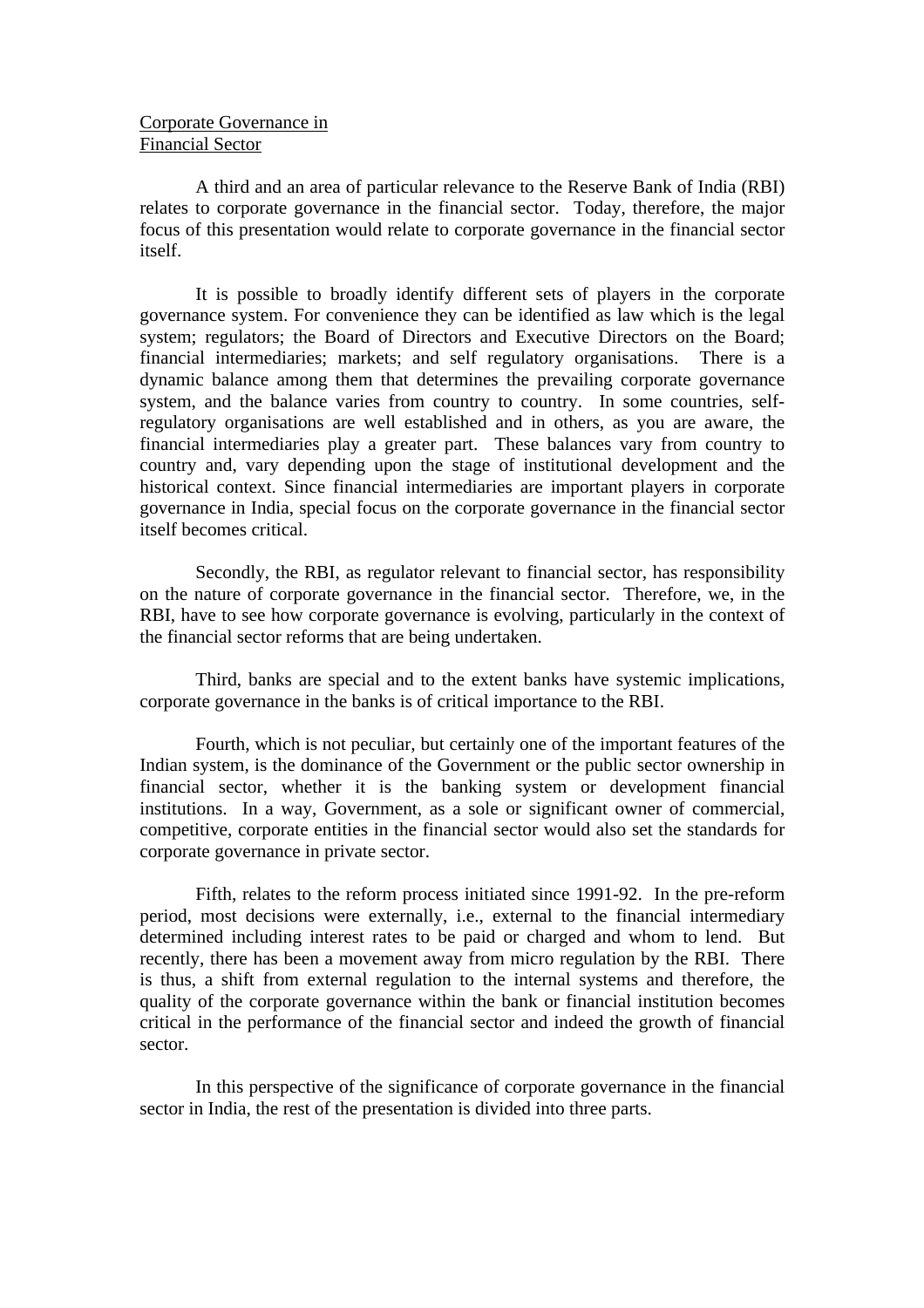The first relates to corporate governance in Government owned financial intermediaries, i.e., the nature of the corporate governance in the context of the Government ownership.

The second set relates to corporate governance and regulatory issues in financial sector, especially relevant to the Reserve Bank of India.

The third part identifies the areas that require attention, taking into account not only the ownership and regulatory aspects but also the total systemic requirements. The areas requiring attention are simply listed for further attention.

#### Importance of Corporate Governance Under Government Ownership

The evolving corporate governance system in Government owned banks and financial institutions is very critical in India for a number of reasons.

First, public ownership is dominant in our financial sector and it is likely to be dominant for quite sometime in future in India. So, it sets a benchmark for the practices of corporate governance.

Second, the whole concept of competition in banking will have to be viewed in the light of the government ownership. If the regulator is trying to encourage competition, such encouragement of competition is possible if the market players i.e., banks concerned, are willing to respond to the competitive impulses that the regulator is trying to induce. It is possible that the nature of corporate arrangements and nature of incentive framework in the public sector banks are such the regulatory initiatives will not get the desired response or results. Consequently, the regulator's inclination or pressure to create an incentive framework for introducing competition would also be determined by the extent to which the corporate governance in public sector financial intermediaries is conducive and responsive.

A third factor is diversified ownership in many public sector financial intermediaries, both the banks and financial institutions. The government is no longer 100 per cent owner in all public sector organisations. In organisations where there has been some divestment, it owns directly or indirectly about 55 to 70 per cent. The existence of private shareholders implies that issues like enhancing shareholders value, protecting shareholders value and protecting shareholders rights become extremely important. Such a situation did not exist in most of the public sector and financial sector until a few years back. The issue is whether this transformation in ownership pattern of the financial system has been captured in changing the framework of corporate governance.

A fourth factor is that if the financial sector, in particular banking system, has to develop in a healthy manner there is need for additional funding of these institutions. More so, when the central bank is justifiably prescribing better prudential requirements and capital adequacy norms. If some additional capital has to be raised by these institutions, they should be able to convince the capital market and shareholders that it is worth investing their money in. In the interest of ensuring that the institutions have adequate capital and that they continue to grow, they should be in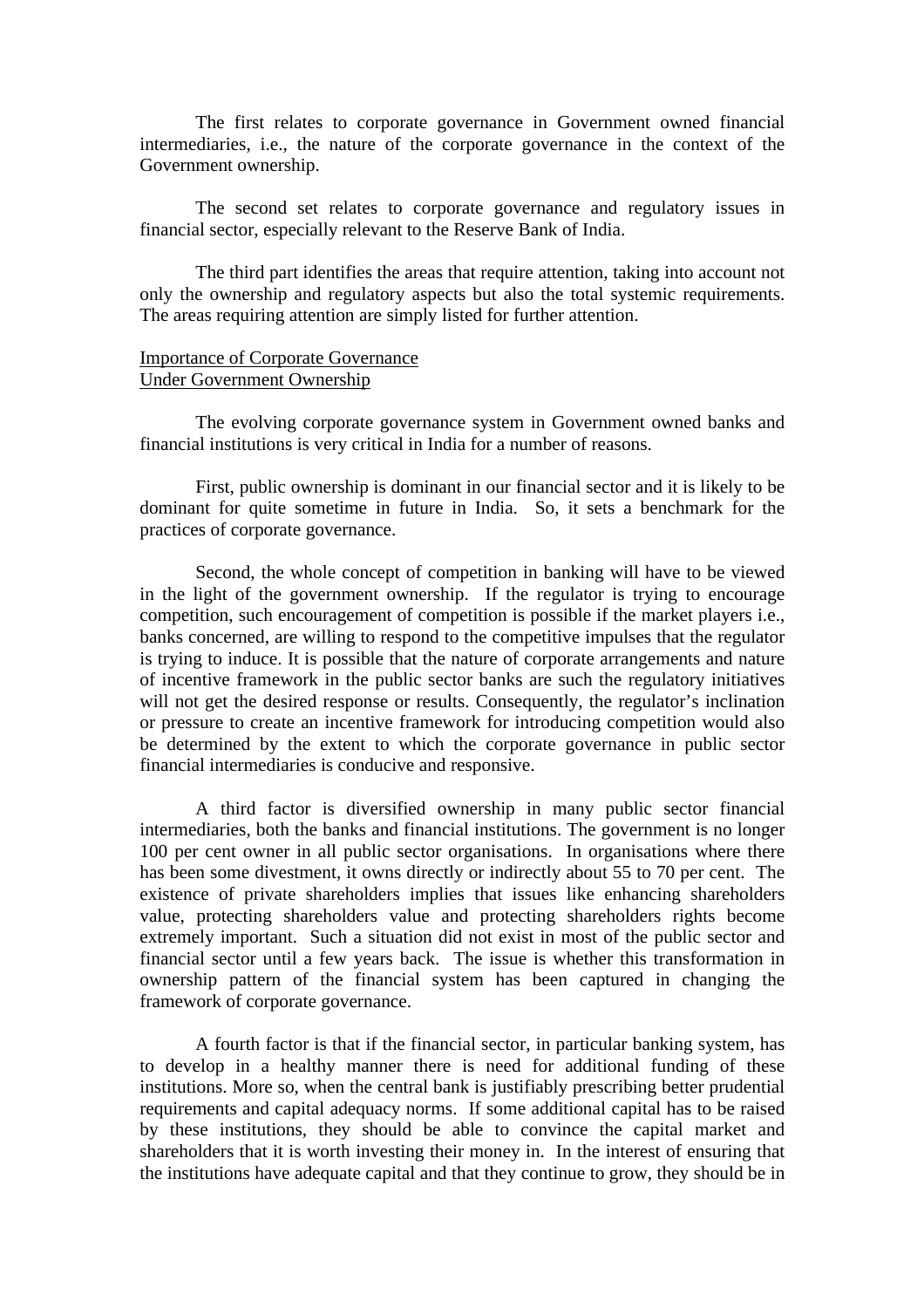a position to put in place and assure the market that their system of corporate governance is such that they can be trusted with shareholders money. The issue, therefore, is how our public sector financial institutions have been performing in terms of enhancing shareholder values. This is extremely important from system point of view because, additional funding has to be provided either by the Government or by the private shareholder. Given the fiscal position, the Government cannot be expected to invest significant funds in recapitalising public sector financial organisations. In brief, Government as an owner has to appreciate the importance of enhancing shareholder value, to reduce the possible fiscal burden of funding of banking or financial institutions in future and so attention to corporate governance in public sector is relevant from overall fiscal point of view also – whether for additional investment by Government or for successful divestment of its holdings.

Fifth, there is the issue of mixing up of regulatory, sovereign and, ownership functions and at the same time ensuring a viable system of corporate governance. A reference has been made to this in the Narasimham Committee Report on Banking Sector Reforms (Narasimham Committee II) *Banking Sector Reforms* and more recently in the Discussion Paper on Harmonising the Role and Operations of Development Financial Institutions and Banks (Discussion Paper on Universal Banking), circulated by the Reserve Bank of India. For instance, as the Narasimham Committee (II) has highlighted, in the case of the State Bank of India, the RBI is both regulator and owner. Also, ownership and regulatory functions are mixed up in the case of the Industrial Development Bank of India.

This situation of public ownership and mixing up of issues without identifiable principles of corporate governance is not typical of the Indian situation alone. It is quite common, and the OECD in a recent document on "corporate governance SOEs and Privatisation" says:

> "The weaknesses of governance in state owned enterprises stem from insufficient market-related incentives and disciplines. There is no market for corporate control, i.e., no threat of take-over and replacement of incumbent management, shareholder exit is not possible, and monitoring of performance by the state equity-holder is weak due mainly to the lack of economic motivation. Corporate governance is exercised by a chain of agents without identifiable principles."

Sometimes it is argued that privatisation of these state owned institutions would solve this problem. In this context, the OECD, document, after discussing the privatisation, says:

"state owned enterprises will continue to be an important part of the state's

assets at least in the medium term. It is, therefore, important to identify best practices for state owned enterprises corporate governance."

Thus, even if privatisation or divestment is resorted to, we cannot ignore the fact that corporate governance in public enterprises needs to be improved. Perhaps,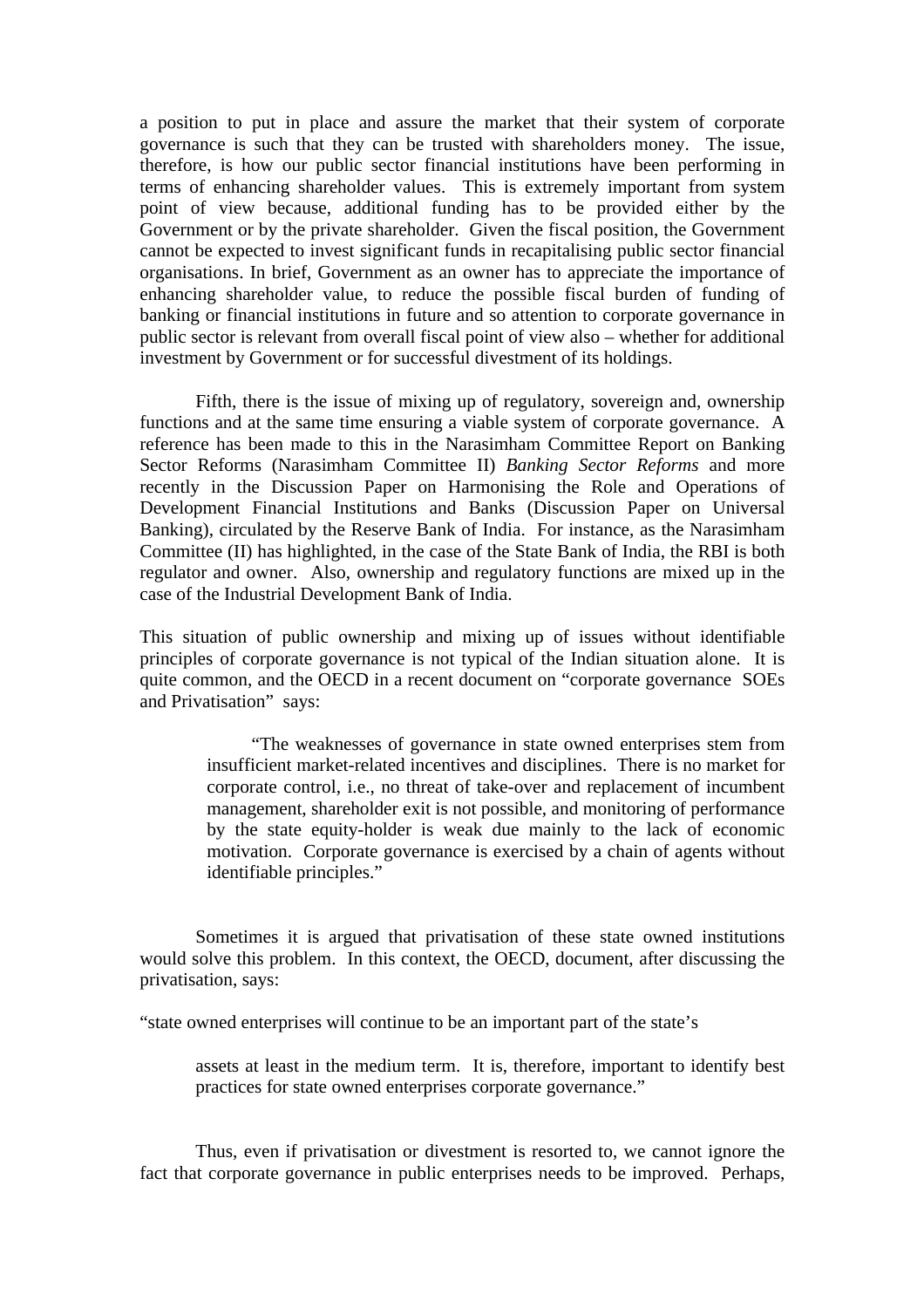there is a need for a transparent code of best practices for corporate governance in the state owned financial enterprises, and in any case, perhaps it has to be debated whether there is need for a set of the best practices for all financial intermediaries.

## Corporate Governance and Government Ownership: Issues

Many areas which require attention in the context of corporate governance in the financial intermediaries under Government ownership can be found in both the Narasimham Committee Reports (Committee on The Financial System and Committee on Banking Sector Reforms). In fact, the international experience of the last one or two years, especially in Asia, has shown that macro level policy reforms by themselves are inadequate. The micro level reforms, institutional reforms and corporate governance issues have become even more important than what they were an year ago. Therefore, perhaps one cannot be content with simply implementing what the Narasimham Committee (II) has said, and one may have to look at these issues more closely now. Relevant issues that come to one's mind, in a somewhat random fashion are the following:

The first one relates to the organisational set up. The question is, be it a bank or financial institution, if it is in competition with other institutions and more so if it is having private shareholders, should it be registered under Companies Act or should it be under a separate statute? A separate statute other than Companies Act is justified only when there are governmental-regulatory or statutory-monopoly functions. Statutory form, when inappropriate causes avoidable burden on Parliament/legislature, on bureaucracy in government and on the enterprise itself. The private shareholders often lose many of the privileges of minority shareholders in a statutory form. In fact, the Narasimham Committee had recommended that the IDBI should be corporatised. By the same logic, public sector banks would also need to be corporatised.

Second, even conceding that there is need for a separate statute, is there need for a number of Acts? Incidentally, as far as banks are concerned, there are more than one, viz., State Bank of India Act, State Bank (Subsidiaries) Act and Nationalised Banks Act. While these Acts contain many provisions which are common there are a number of provisions which are different which render overall policy difficult.

Third, even assuming that banks are brought under the Companies Act, there is currently a difference in treatment between a Government-owned company, in Companies Act and other companies in Companies Act. Should there be a category called Government-company, which can be very transient particularly since the concept of diversified ownership or transfer of ownership, is accepted?

Fourth, Narasimham Committee (II) also raised a question whether regulators should be owners in the context of State Bank of India. RBI's discussion paper on Universal Banking has gone farther and expressed itself in favour of divesting its ownership in refinance institutions also. To implement the change in ownership most expeditiously, RBI has advocated transfer of ownership to Government, since Government could, in due course, consider divestment. It may be of interest to note that barring one Director, others are nominated by Government and not by the RBI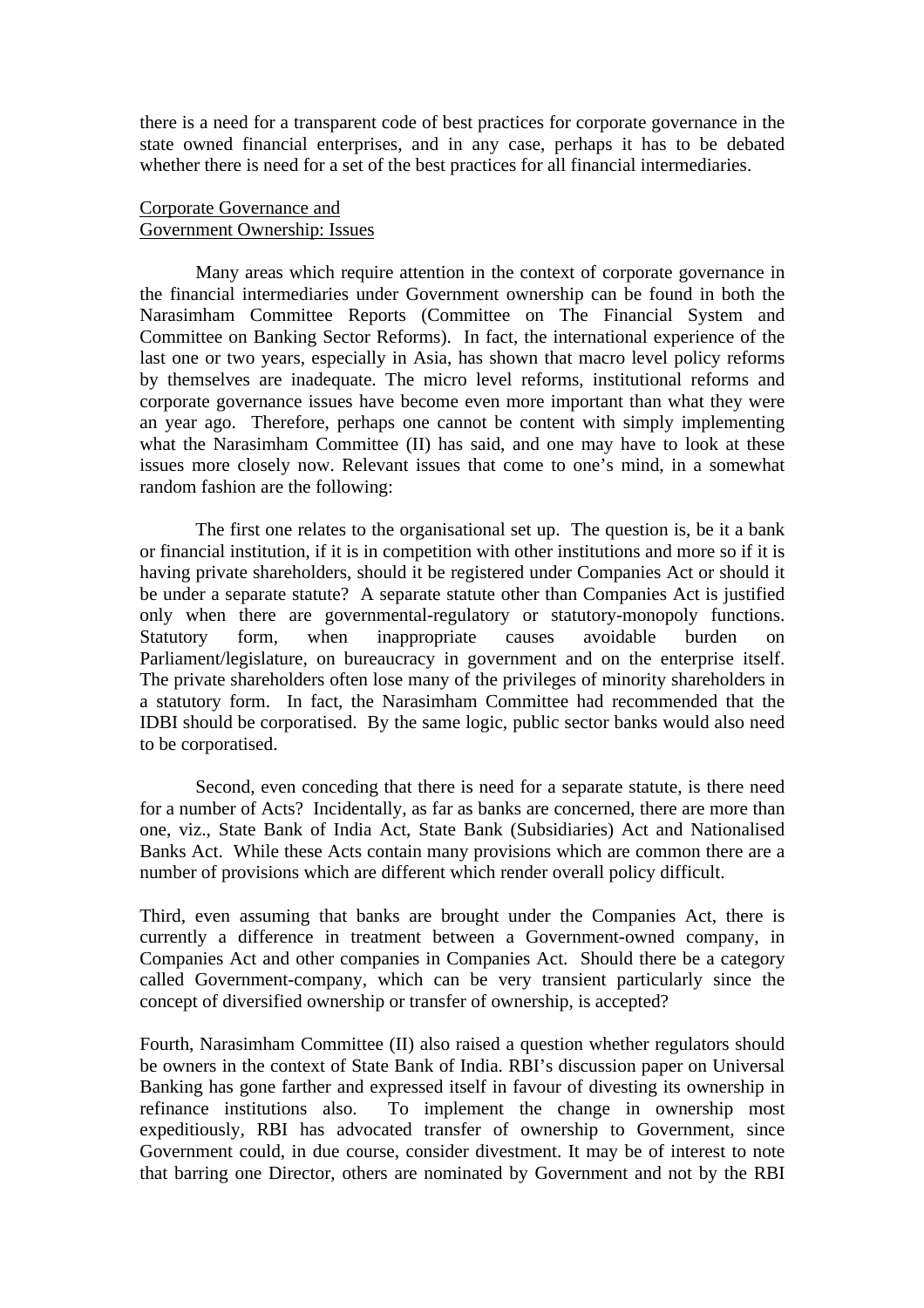even when the RBI owns majority or totality of shareholding in SBI and refinancing financial institutions. Incidentally, RBI had vacated its majority ownership role in Securities Trading Corporation of India Ltd. and Discount and Finance House of India Ltd., and is in the process of total divestment.

The fifth issue is whether regulators should be on the Board of the regulated. On first principles, there is no justification for a regulator like RBI to be represented on the Board at all – irrespective of whether it is public sector or private sector; profit making or loss making; well run or not. This view was also expressed in both the Narasimham Committee reports.

The sixth one is the nature of Board level representation. Since financial intermediaries were created merely as instrumental arms of the planning system, Board level representation was determined by the statutes in a way that they represent the totality of the public interest in the system. The concept of the shareholder who has to get the value for his shares was not the major focus of the statute. With diversified ownership, amendments have been carried out whereby there is some representation for the private shareholders. However, the amendments, by and large, indicate that even with 40 per cent private shareholding, private shareholders' representation on the Board may be restricted to 10 or 15 per cent of the members in the Board. There is need to review and take a stand on a reasonable Board level representation for private shareholders when there is mixed ownership between Government and the private sector.

Seventh relates to the categories of Executive and non-Executive Directors and the proportion between them. This issue also had been flagged by Narasimham Committee (II). There is no reason why each nationalised bank should have only two Board level Executives including the chairman. And by all account the present proportion between Executives and others in public sector banks and financial institutions is inconsistent with the international practices. Further, these Executives are appointed by the Government and they are accountable only to Government, the majority shareholder.

Eighth pertains to the representation in various Board committees, such as the management committee, and audit committee. Again, one needs to review the extent to which their composition is consistent with the best practices for corporate governance.

Ninth, these institutions operate under various regulations, rules, and directions of Government on many purely managerial issues even when there are private shareholders. The whole concept of corporate governance is based on what is known as Board run companies, and the question is whether public sector banks or financial institutions are Board run companies or not and if not, whether they should be.

Tenth concerns the role of Annual General Meeting (AGM). The statutory provisions may not reflect the generally accepted role of AGM, say on appointment of statutory auditors, etc. There are also questions about dispensing with the approval of annual accounts by AGM. In other words, just as the role of Board needs to be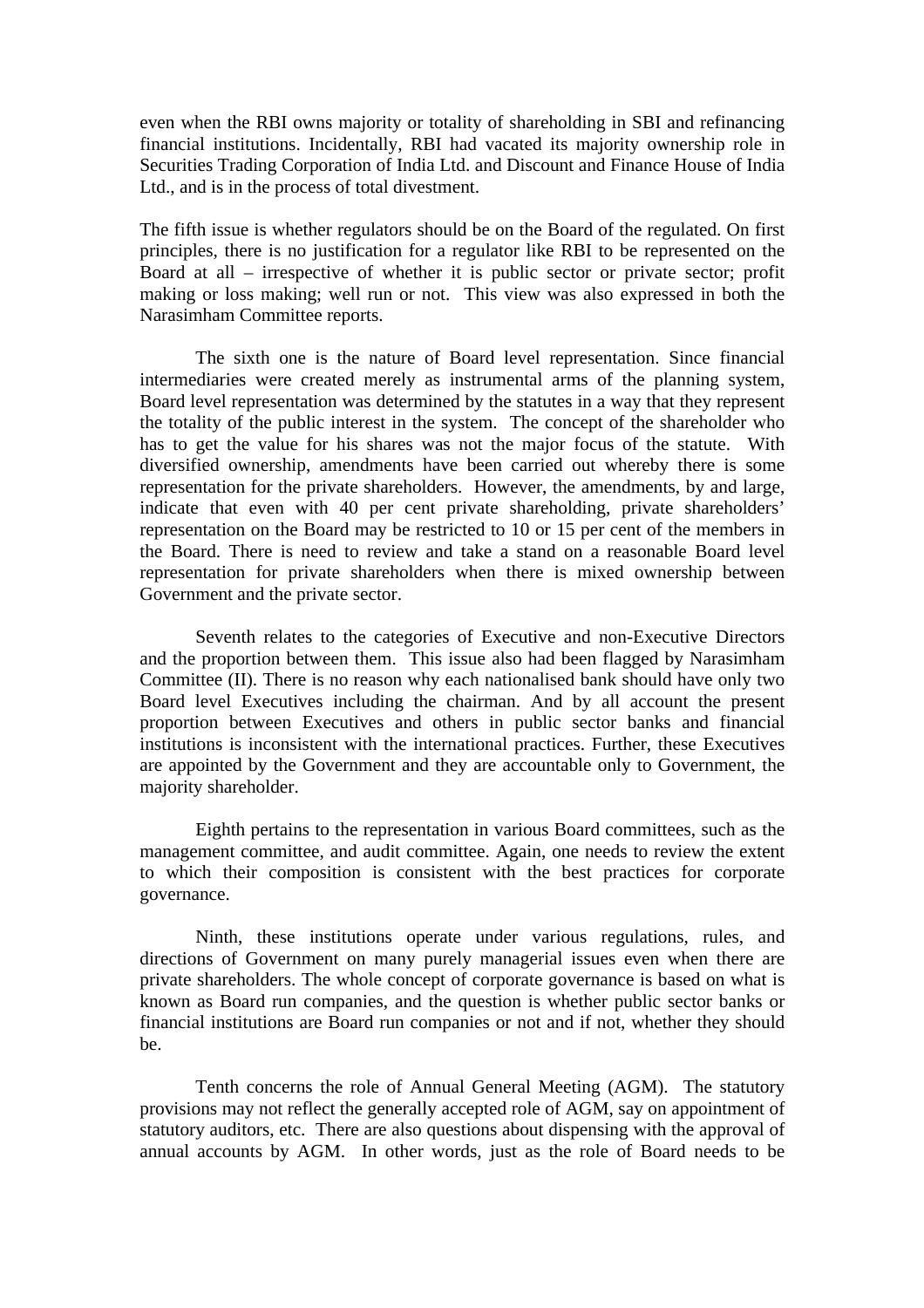reviewed when there are private shareholders, the role of AGM should also be reviewed to ensure consistency with the best corporate practice.

The eleventh issue is of Board appointments in terms of transparency and accountability. What exactly are the considerations of Government in making Board level appointments? One of the suggestions in respect of banks was that for Board representation, there should be some sort of panel or certification. In this regard, it may be of interest to know that in April, the 'Economist' came out with an advertisement for suggestion for Board of Directors, i.e., non-official Board of Directors in Bank of England. That is the type of transparency that the world is moving to. If one wants the best talent in the country, and one is looking for professional Directors, perhaps there should be a process of transparent search, which ensures the required qualifications to start with, apart from attempting to ensure imparting of appropriate skills. Accountability of Directors in Public Sector banks is yet another aspect on which processes have to be put in place. Indeed the challenges may include making aware what Directors nominated to Boards are expected to do on the Boards; monitoring their actual performance and keeping a track of these while considering future appointments.

The twelfth and a well recognised aspect relates to timeliness of appointment of members of Board, whether it is Executive or non-Executive. It sometimes takes a number of years, if not decades, to reconstitute the Boards of some public sector banks.

There is also an issue of ensuring continuity of the Board and making it counter cyclical to the political development. If all the Board Directors are appointed at one time and given one tenure, then all of them would vacate at one go and there would be no continuity unless at least some are renominated. There are very few corporates where almost the whole Board gets replaced overnight. No doubt, it is due to the nature of political system that such things happen and for this reason there are standard practices in many countries where vacancies are filled in a way that is counter cyclical to the political system. For example, there could be an agreed practice with regard to a third of the Board members being appointed, say, every one or two years for a tenure of, say, three or six years.

Finally, the imposition or perception of the imposition of decisions on corporates by the dominant owner can influence the shareholders value. In regard to some of the transactions of public sector units, in the recent past, there was a perception that Government as majority shareholder is imposing decision on the corporate without reference to Board's view of its interest in the matter. Such perceptions seem to have eroded shareholder value in some cases.

Thus, on the basis of this presentation, I propose for your discussion two suggestions. The first, is to undertake a thorough review of the law and organisational set up in regard to the publicly owned financial institutions to make them consistent with good corporate governance practices, some of which have been hinted by Narasimham Committee (II). It is a question of taking up the issue in a more fundamental and broader sense than what was contemplated by Narasimham Committee (II). The second is to consider whether a code of best practices for government owned enterprises would be desirable because if Government has to be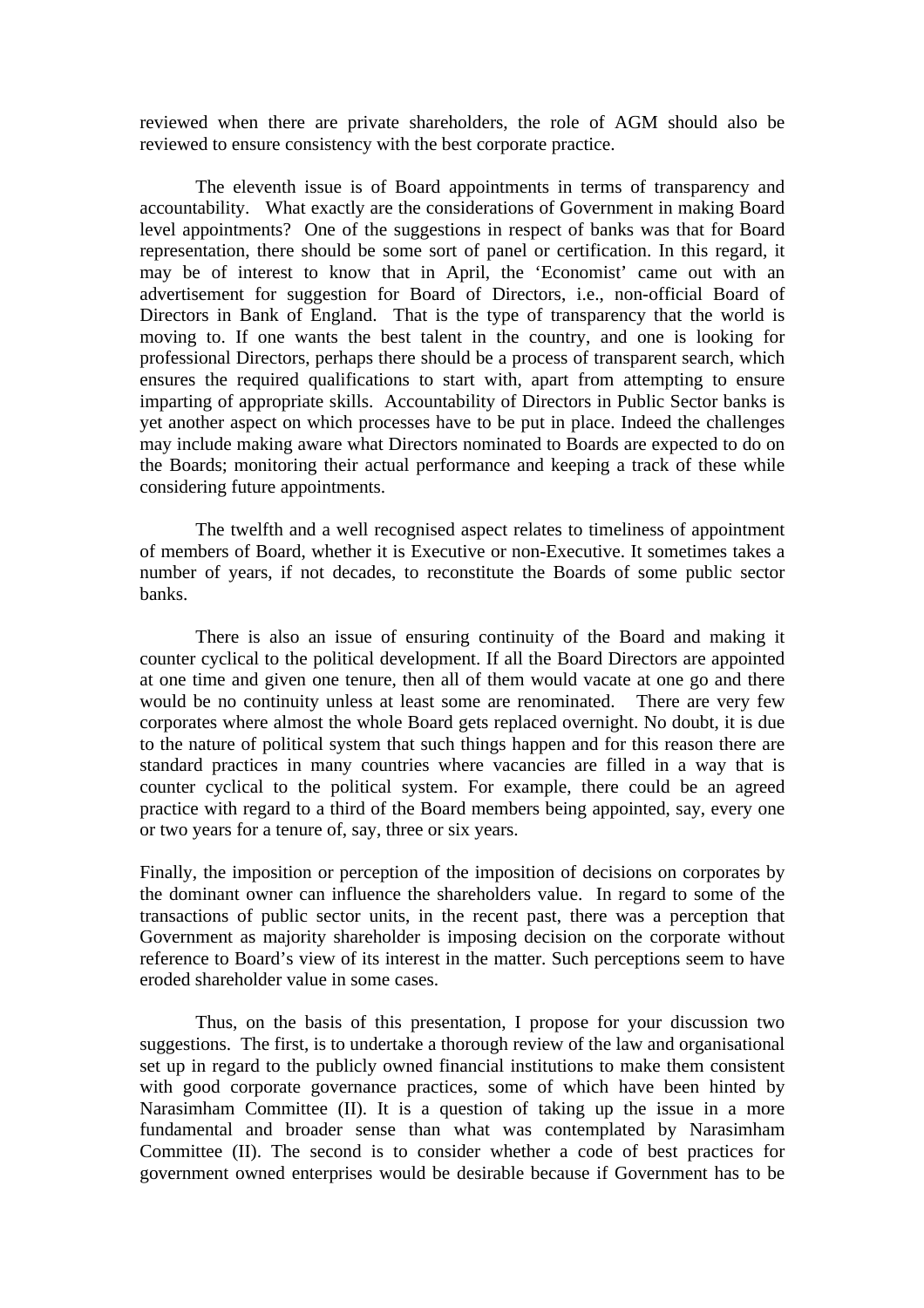model employer, presumably Government should also be a model corporate governance practitioner. Such a code will help all Ministries and functionaries contribute to enhancing corporate governance in public sector.

### Regulatory Issues and Corporate Governance

On the issue of regulation of financial sector and corporate governance in financial sector, Shri Talwar, Deputy Governor will address the gathering in detail. Hence, the presentation on this will be somewhat brief. In fact, Narasimham Committee (II) itself had covered a significant part of relevant ground. The major thrust of the RBI as regulator in the context of corporate governance was highlighted in Dr. Rangarajan's speech published in The Banker in October 1997. More recently, Governor Jalan's Monetary Policy statements of April and October 1998 do cover subsequent developments. In this presentation, I will emphasise a few aspects only.

First, corporate governance in Financial Institutions (FIs) needs urgent attention. A discussion paper on the subject by Shri Khan, former Chairman, Industrial Development Bank of India (IDBI), brings out the urgency, the seriousness and a possible approach very clearly. The salient points in the discussion paper could be summarised as follows:

The Board of Directors of any institution may ideally consist of 12 to 15 Directors, filled with persons of proven competence and high professional calibre. Of the Directors, at least, two-third should be non-Executive Directors and a majority of them should be independent of the institution as well as of the Government. The non-Executive Directors are to be appointed for an initial term of three and re-appointed for an additional maximum term of three years. The roles of the Chairman and of the Chief Executive Officer should be separated and the Chairman should ideally be a non-Executive Director. The appointment of the Chief Executive Officer and other whole-time Directors should be left to the Board of Directors with the help of a Nomination Committee. A Nomination Committee comprising of Directors (majority of whom shall be non-Executive Directors) chaired by the Chairman should have the responsibility of proposing to the Board new appointments (both Executive and non-Executive Directors). A nominee of the Government of India or any of the institutional shareholders, having a stake of more than 26 per cent could be represented on the Nomination Committee without any veto power. The Committees of the Board dealing with credit/investment should have fair number of independent Directors while Audit Committee comprising entirely of independent non-Executive Directors should be compulsory. The Board of Directors assisted by a Compensation Committee of the Board consisting of non-Executive Directors headed by the Chairman should be the final authority to decide on the compensation payable to staff. The level of disclosures to the public needs to be significantly improved, and the disclosures to be made with Board approval, say with quarterly intervals, should include fourteen listed aspects. The financial institutions should be brought fully under the regulatory and supervisory ambit of the Reserve Bank of India. The Reserve Bank of India/Department of Supervision needs to devise suitable tools/norms for financial institution regulation/supervision consistent with the nature of their operations. The accountability of the management should be only to the General Body of the shareholders. The practice of separate supervision/monitoring of operations of financial institutions by the Government should be dispensed with.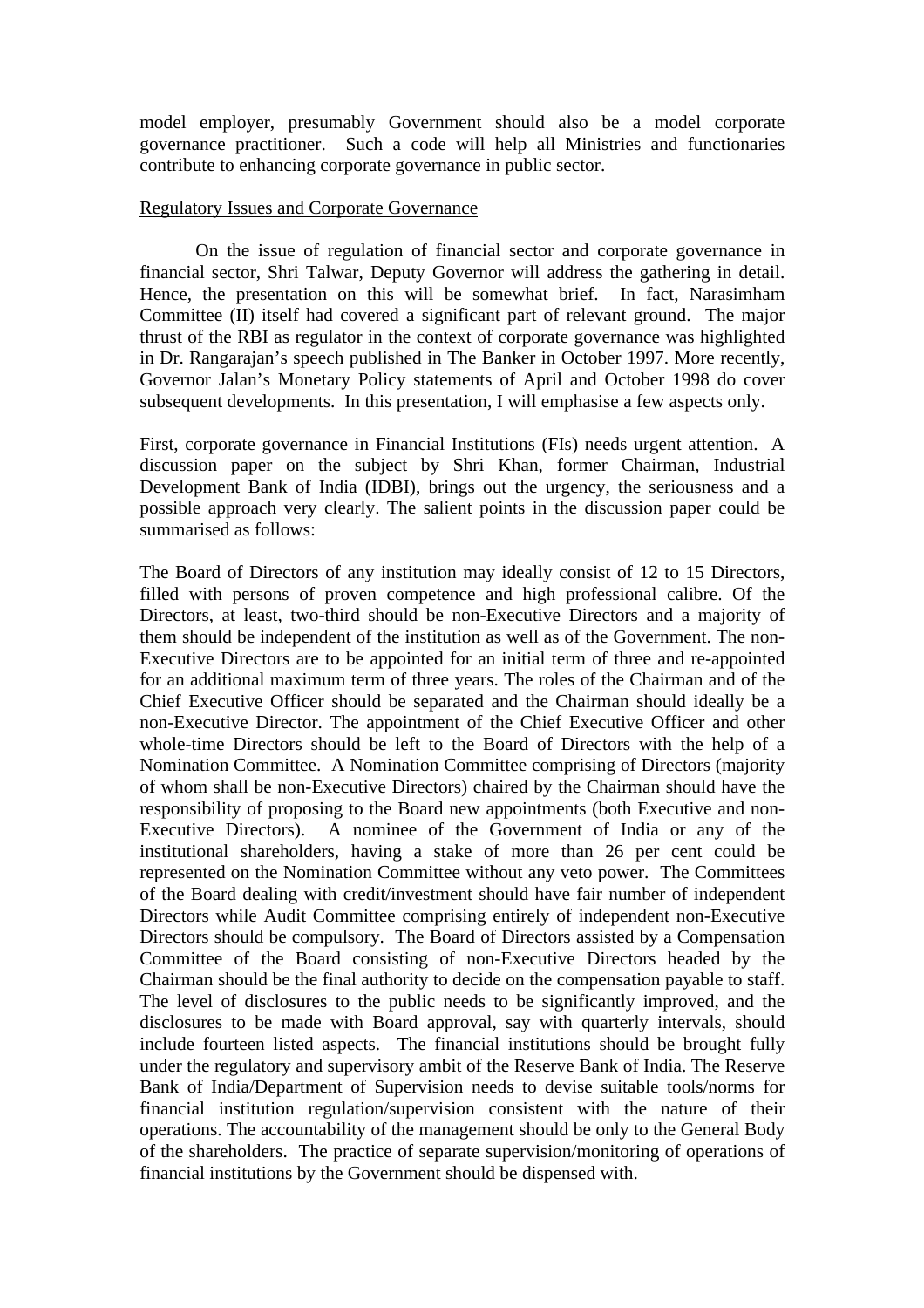The concluding part of Shri Khan's paper is of special significance to the issue of appropriate regulatory framework for financial institution, and some indication about the RBI's approach is available in the Discussion Paper on Universal Banking circulated by the RBI recently.

Second, RBI's approach to regulation in the recent past has some features that would enhance the need for and usefulness of good corporate governance in financial sector. The transparency aspect has been emphasised by expanding the coverage of information, timeliness of such information and analytical content, in RBI's monthly Bulletin and Weekly Statistical Supplement. Similar improvements have been made in Annual Report and Trend and Progress in Banking. Further, interaction with market participants and academics are more intense now than before, both at informal level and formal fora like advisory committees. Moreover, RBI is encouraging interaction with and where needed, guiding self-regulatory organisations such as Primary Dealers Association. This should aid the process of replacing external regulatory pressures with peer pressure or internal pressures, in addition to market pressures towards sound corporate practices. In this process, RBI may have to play increasingly active role in reinforcing voluntary acceptance of code of best practices and encouraging selfregulatory bodies.

Third, with globalisation, the regulatory practices have to closely follow international practices, with appropriate modifications. The recently circulated draft guidelines of Bank for International Settlement on Capital Adequacy Norms is being examined by an internal committee in RBI and at some stage interaction with market participants and academics would be essential.

Fourth, perhaps the most important area, which I hope will be further discussed, is the issue of institutional structure for regulation. The institutional structure for financial regulations should be consistent with good corporate governance. Because of the recent developments in financial sector, especially the issue of stability, almost everywhere there is a review of institutional structure for regulation. In some countries like UK, action has been initiated on this front while in others, they might have not yet acted. In India, it is time for us to be conscious of the need for review. There are broadly two approaches to regulation. One is the institutional approach, and the other is functional approach. The basis of the institutional approach is to cover institutions, irrespective of business, which is convenient from the prudential angle. The functional approach prefers to control business activity irrespective of the institutions. But, the reality is that there is an overlap and such overlap between institutions and business activities are getting to be complex. In any case, there is no universally accepted model of regulation. It is, therefore, essential to review and identify a model that is relevant for current Indian conditions and is consistent with future needs.

There are five important issues regarding the institutional structure of financial regulation in India, which need to be addressed while undertaking a review. (a) There are regulatory gaps. (b) There are regulatory overlaps. There is a growing recognition about this issue from the point of view of developing market for securitised debt. (c) There is a perceived need for formal co-ordination between the regulatory agencies, which is currently occurring through an informal high level group on capital markets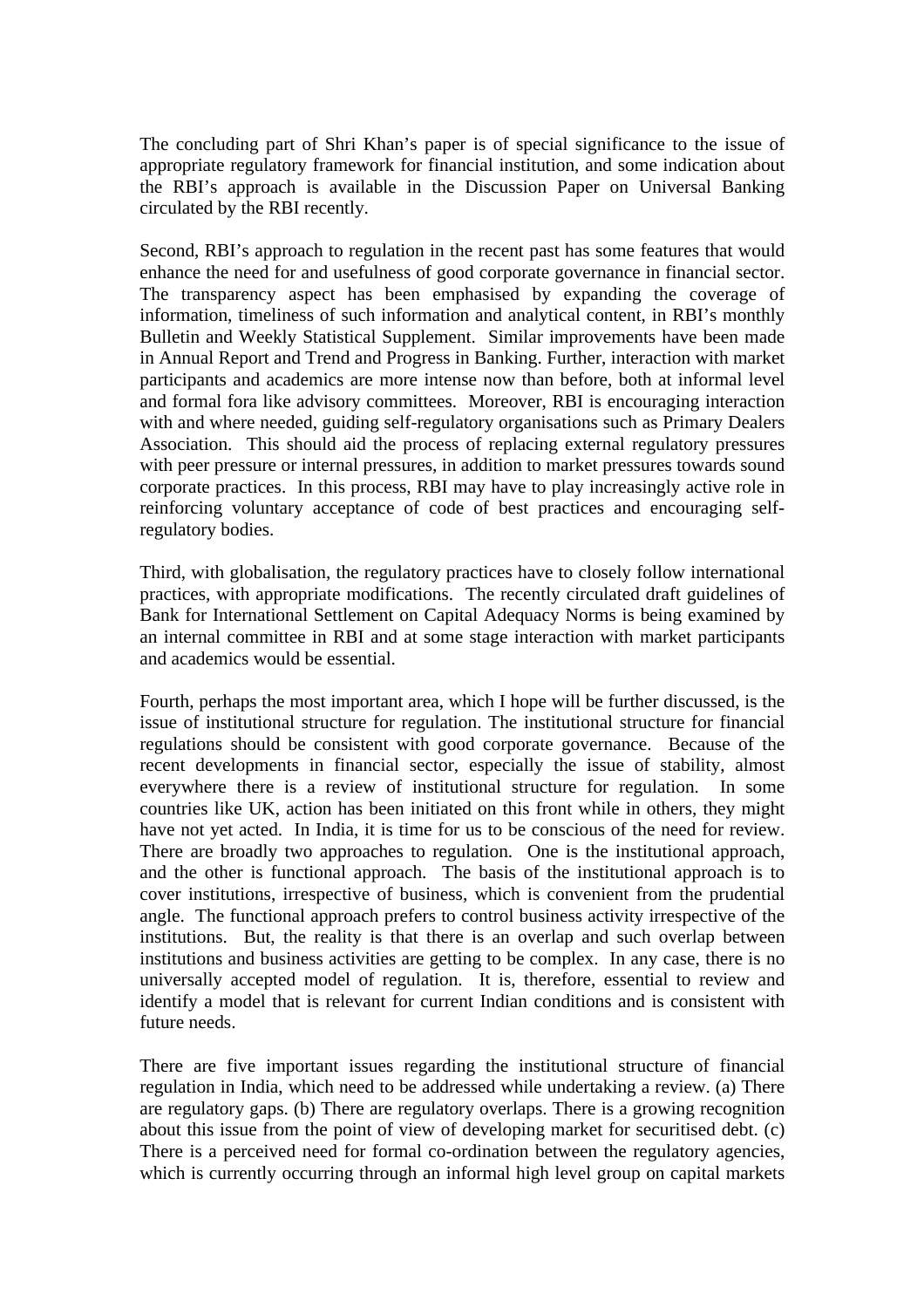presided over by the Governor of the RBI with SEBI Chairman and Finance Secretary as Members. (d) A variety of issues are coming up with regard to the issue of Government nominees on the regulatory bodies and their role in regulation. Of course, in the Reserve Bank of India, the Government nominee is member of the Board but is a non-voting member. But, in other organisations like SEBI, where there may be more than one nominee of Government, the question of regulatory-autonomy arises, more so if the Government is also the owner. (e) There are new developments like the establishment of insurance regulatory authority. There can be regulatory overlaps, for example, if State Bank of India diversifies into insurance business or insurance companies diversify into banking business.

Since there is no point in creating new bureaucracies, there are practical difficulties in massive redeployment of personnel, and expertise for regulation cannot be created overnight, some ways of filling up the regulatory gaps and overlaps should be found without disrupting the existing regulatory structures. I would propose that it is necessary to explore the feasibility of an umbrella regulatory legislation which creates an apex regulatory authority without disturbing the existing jurisdiction. The features of the ideas are: The Board for Financial Supervision of the RBI can continue to supervise banks and non-banks but with the Deputy Governor as Chairman; the insurance regulating authority will supervise insurance companies and Securities and Exchange Board of India will continue with its regulatory jurisdiction. The apex financial regulatory authority may be constituted, by statute with the Governor of the Reserve Bank of India as Chairman and the members could be Chairmen of the three regulatory agencies. The apex body should also include some outside experts on a part-time basis. Finance Secretary could be a permanent special invitee or a regular member without voting rights as in the case of the RBI Board. The apex authority could have by law, jurisdiction to assign regulatory gaps to one of the agencies; arbitrate on regulatory overlaps and ensure regulatory co-ordination. The apex authority could be serviced by a part-time secretariat of the RBI. In a way the proposal improves and formalises the present informal arrangement into a legislative based authority. This idea could be debated as one of the options for regulatory reform.

#### Areas for Attention

There are a number of areas requiring attention, which are in the nature of random thoughts. They are not in any particular order.

First, there is an impression that the whole debate on corporate governance in India is restricted to large corporates in India. Are the middle level corporates, industries, associations and financial organisations in a position to at least benchmark where they are? There is a need for some studies with regard to the nature of corporate governance by size and sector, to include of course, financial sector.

Second, during 'sixties, 'seventies and even in 'eighties, the sensitivity of public policy was to the concentration of the economic power but that view was abandoned with amendment to the relevant Act. But, a serious problem recently observed in Asia relates to the intra-group allocation of resources, i.e., within the same group, particularly family groups. Intra-group allocation of resources to the extent it is nontransparent and goes unmonitored, could make a travesty of genuine corporate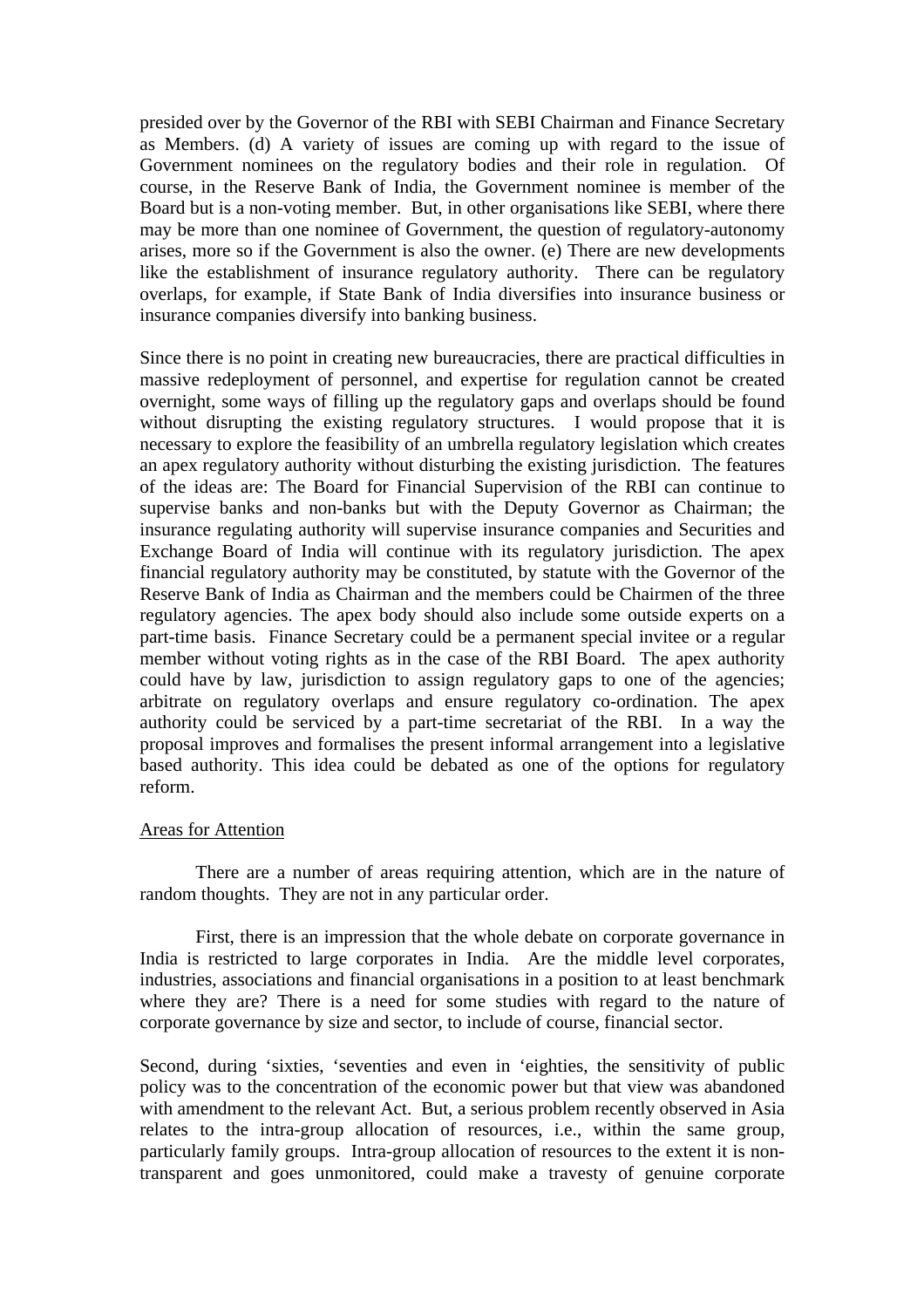governance. The status of intra-group allocation of resources and mechanisms to disclose and to monitor are areas that need urgent attention.

Third, the role of foreign institutional investors (FIIs) in corporate governance cannot be ignored. Particularly, after the Asian crisis, the FIIs have been placing a lot of emphasis on corporate governance. Both from corporates point of view, who want to attract foreign investment and from the macro economic point of view where India wants capital inflows, the standard of corporate governance assumes importance.

Fourth, steps must be considered to meet international standards in many aspects relevant to corporate governance. There is an extraordinarily increasing emphasis on relevant standards as for example, on bankruptcy laws which are sought to be made consistent with some principles in all countries. It is not possible for any country to be one hundred per cent in conformity with the international standards but the deviation should be explicable and that is another area where attention is required. According to the latest BIS report, the regulators in industrialised countries (say, the UK) may have to satisfy themselves that the regulatory frame in emerging economies (say, India) is of international standards to permit entities (say, State Bank of India) to operate (say, in London).

Fifth, globalisation is not a one way process, and hence, Indian corporates have to operate increasingly in other countries to raise resources, or establish joint ventures etc. It would imply that our corporates, especially larger ones, should meet global/standards in corporate governance.

Sixth, yet another area which has not yet come to the fore but it should come up more openly soon, relates to credit rating agencies. The perception of fallibility and non-accountability of credit rating agencies is growing. Often, corporate decisions, including investments by financial intermediaries are taken solely on the basis of credit rating of select agencies. The question of some sort of regulation or independent or credible rating of rating agencies themselves, is now being debated.

Seventh, the credibility of professional organisations like the chartered accountants should be of high order, both with respect to the adequacy and integrity of disclosures. The irregularities that have occurred in the financial sector a few years ago have raised questions about the possibility of inadequacies, if not connivance. Professional bodies should assure issue of quality that would satisfy international standards.

Eighth, with regard to company secretaries also, the question of quality arises. In the context of corporate governance, company secretaries could carve out a special and unique role for themselves. Another issue is, whether introduction of representation for company secretaries on par with chartered accountants in Boards of public sector banks and financial institutions will give a wider net of professionals. There is merit in pursuing this suggestion.

Ninth, it will also be useful to scan the research methodology on the subject of corporate governance. There is little or no academic work to my knowledge on this in India. The research methodology is important because the corporate governance issues also involve measurement, monitoring and management.